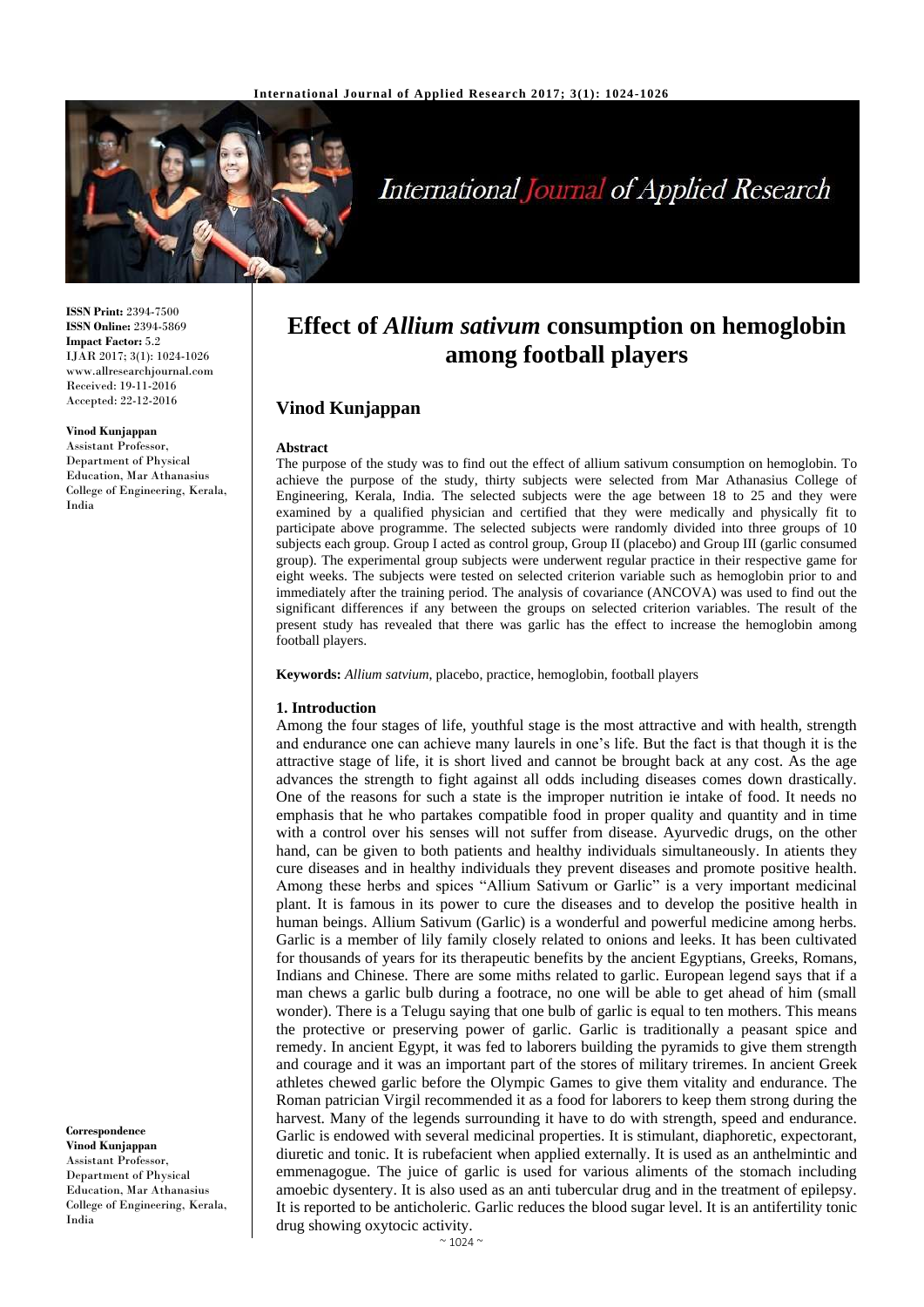In general Allium Sativum is considered as one of the most valuable foods on this planet. It has been used since biblical times and is mentioned in the literature of the ancient Hebrews, Greeks, Babylonians, Romans and Egyptians. It has the power to cure and prevent the diseases and also to develop the positive health. So garlic may be used as an antibiotic, as an immune system enhancer, as a cancer preventive, as a cardiovascular guardian, as an enhancer of physical health. Blood is a tissue. The essential act of blood is to maintaining of hemostasis of internal tissues of body. A lot of actions are done in the body which changes the internal environment of chemical component, for example some changes will occur by contraction of muscles. Hemoglobin is a protein found within red blood cells. Its main function is to absorb oxygen at the lungs and carry this oxygen to the working muscles via the bloodstream. The makeup of hemoglobin allows it to absorb oxygen quickly and efficiently transport it through the body. It also plays a less important role in the removal of carbon dioxide from working muscle. During training cells within the body become short of oxygen. One of the ways the body adopts to this is to produce more red blood cells and hemoglobin to meet the oxygen needs of the cells. While it is not a large increase, it does improve individual's abilities to absorb and deliver oxygen to working muscles. Hemoglobin consists of the protein globin bonded to which there are four chains of amino acids each leading to a haemo group and an atom of iron. In normal adult hemoglobin the four amino acid chains are made up of two identical alpha (α) chains of 141 amino acids and two identical beta (β) chains of 146 amino acids. The four iron atoms serve as the oxygen-binding sites. Hemoglobin deficiency results in anemia and may be particularly problematic for endurance athletes. Indeed the anemic endurance athlete seems to be a contradiction in terms, because of the decreased levels of hemoglobin.

## **2. Methodology**

To achieve the purpose of the study, thirty subjects were selected from *Mar Athanasius College of Engineering, Kerala*, India. The selected subjects were the age between 18 to 25 and they were examined by a qualified physician and certified that they were medically and physically fit to participate above programme. The selected subjects were randomly divided into three groups of 10 subjects each group. Group I acted as control group, Group II (placebo) and Group III (garlic consumed group). The experimental group subjects were underwent regular practice in their respective game for eight weeks. The subjects were tested on selected criterion variable such as hemoglobin prior to and immediately after the training period.

#### **2.1** *Test Administration –* **Estimation of Hemoglobin**

Hemoglobin concentration was estimated using calorimetric procedure by Cyanmethaemoglobin method. An aliquot of well mixed whole blood was taken and reacted with a solution of potassium cyanide and potassium ferricyanide. The chemical reaction yields a product of stable color, Cyanmethaemoglobin. The intensity of the color is proportional to the hemoglobin concentration at 540 nm.

The following reagents were used for the assay.

- (a) Reagent 1: Drabkin's reagent (50 mg potassium cyanide, 200 mg potassium ferricyanide and 1000 ml distilled water).
- (b) Reagent 2: Cyanmethaemoglobin standard.

Three sets of test tubes were taken and marked as blank, Test and standard. In the blank 5.0ml of reagent 1, then 20 µl of an aliquot of well mixed EDTA- anticoagulated blood specimen was added, mixed well and stand for 10 minutes. Another tube marked as standard contained 5.0ml of Cyanmethaemoglobin standard. Blank solution was used for setting the spectrophotometer. Absorbance (Abs) of the test and standard was performed using pectrophotometer at 540nm.

**Scoring:** Hemoglobin concentration was expressed as  $g/dl$ .

## **2.2 Analysis of Data**

The analysis of covariance (ANCOVA) was used to find out the significant differences if any between the groups on selected criterion variables. If there any significant differences found, Scheffee's post hoc test was applied.

#### **3. Results**

The analysis of covariance on the data obtained for hemoglobin of the pre, post and adjusted post-test of control, placebo groups and garlic consumed group have been presented in Table I

| <b>Table 1:</b> Analysis of covariance of data on hemoglobin between |
|----------------------------------------------------------------------|
| pre-test, post-test and adjusted post-test of control placebo and    |
| garlic consumed group                                                |

|                |       |       | Control   Placebo   Garlic Consumed   Fratio |         |
|----------------|-------|-------|----------------------------------------------|---------|
| Pre Test       | 12.12 | 12.18 | 12.24                                        | 1.22    |
| Post Test      | 12.24 | 14.28 | 15.58                                        | 5.78*   |
| Ad Post Test 1 | 12.32 | 14.36 | 15.62                                        | $9.34*$ |

The analysis of covariance on the data obtained for hemoglobin of pre test and post test of control group, placebo group and garlic consumed group have been presented in the Table 1. The table shows that pre test means of control group, placebo group and garlic consumed group were 12.12, 12.18 and 12.24 respectively. The obtained 'F' ratio of 1.22 is less than the table value of 3.35 for df 2 and 27 required for significance.

The post test means of control group, placebo group and garlic consumed group were 12.24, 14.28 and 15.58 respectively. The obtained 'F' ratio of 5.78 is higher than the table value of 3.35 for df 2 and 27 required for significance. The adjusted post test means of control group, placebo group and garlic consumed group were 12.32, 14.36 and 15.62 respectively. The obtained 'F' ratio of 22.34 is greater than the table value of 3.37 for df 2 and 26 required for significance. The results of the study indicate that there is a significant difference among adjusted post test means of control group, placebo group and garlic consumed group. Further to determine which of the paired means had a significant difference Scheffé *S* test was applied and the result was presented in Table II.